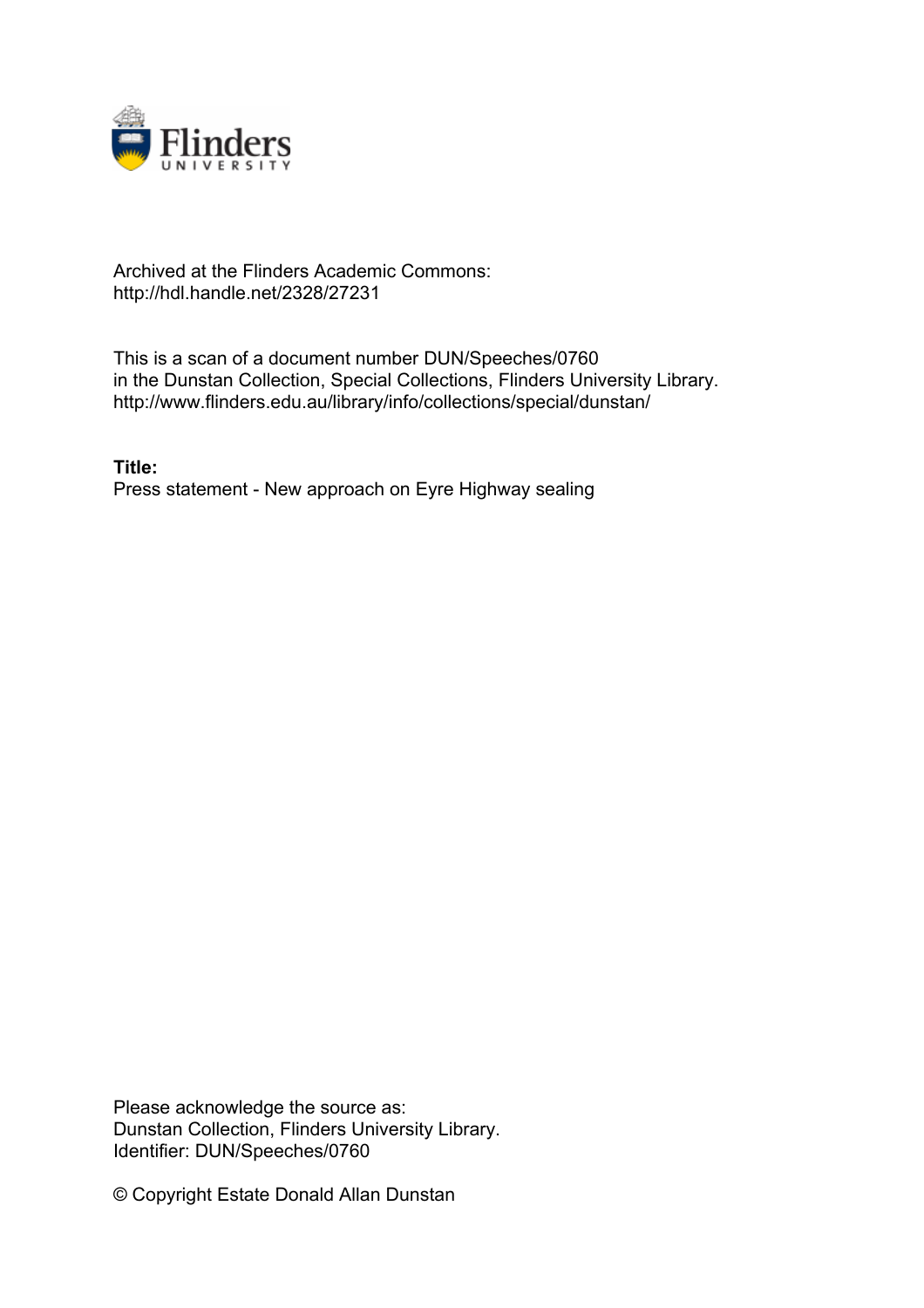,PRESS^ STATEMENT: 8/5/71. Pr.D. 45/71. 'FROM: THE PREMIER (MR. DUNSTAN) SUBJECT: NEW APPROACH ON EYRE HIGHWAY SEALING. The Premier (Mr. Dunstan) has made a new approach to the Commonwealth Government for completion of the sealing of the Eyre Highway.

In a letter to the Prime Minister, Mr. McMahon, the Premier requested a special Commonwealth Grant to enable sealing to continue uninterrupted once work on the present section from Ceduna to Penong, now being undertaken by the 5tate, was completed.

Mr. Dunstan noted that the question of sealing the Highway had not been raised since Mr. McMahon's appointment as Prime Minister.

"In view of your stated desire to improve Commonwealth - State relations and the widespread public concern about the condition of this vital stretch of road, I hope you will be able to give the project sympathetic consideration," he said. The Premier said the State Government was deeply concerned about the rising number of accidents on the unsealed section of the road and by the economic loss to the State as a result of the Highway's shocking condition.

The text of the Premier's letter: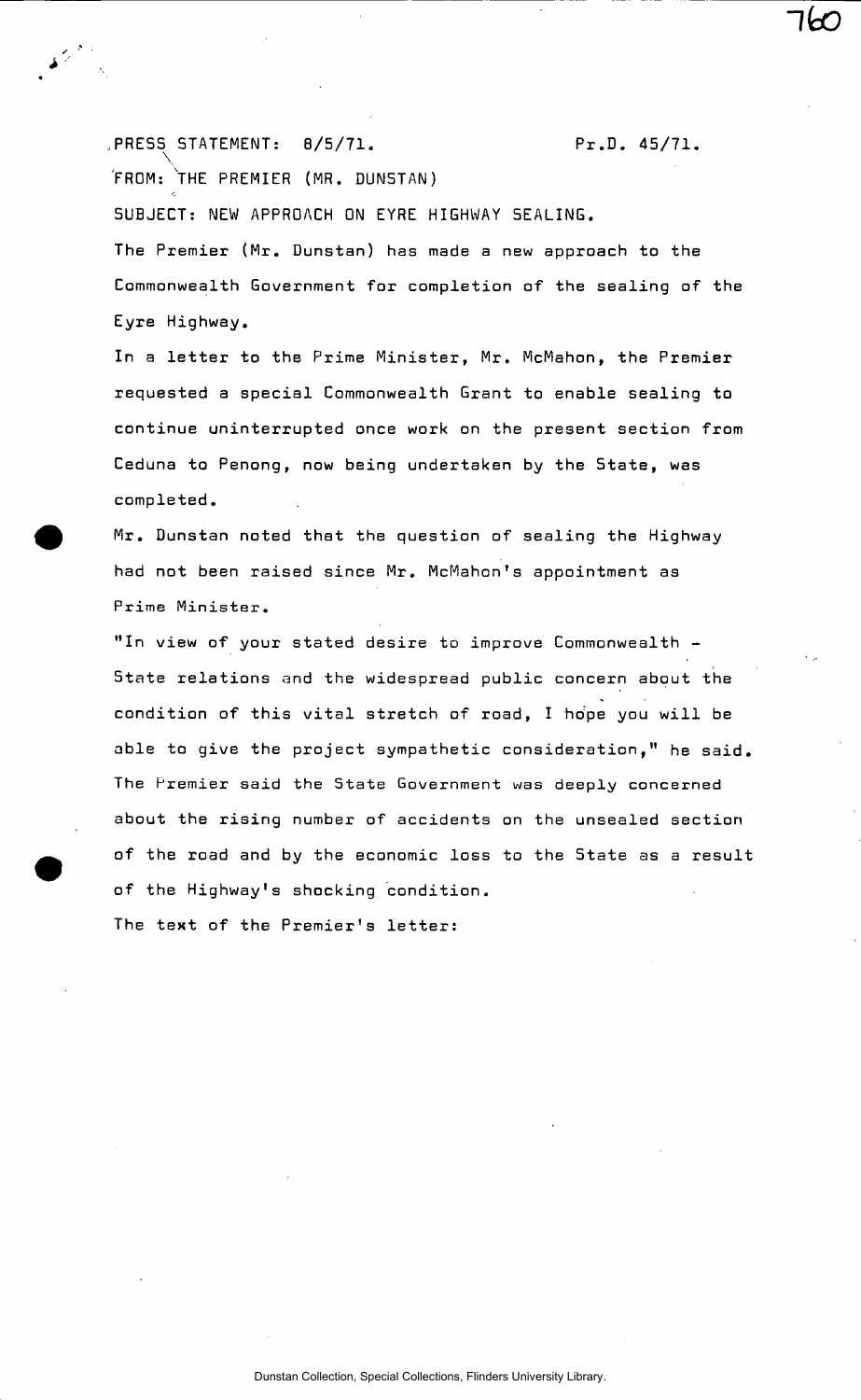COPY.

M.R.T. 266/70

7th April, 1971.

Dear Mr. McMahon,

I wish to raise with you the matter of sealing the Eyre Highway between Ceduna in South Australia and the Western Australian border and to request you to consider a special grant to my State to enable this work to be completed in a reasonable time.

There have been a number of previous communications between our Governments on this subject but it has not been formally raised since your appointment as Prime Minister.

The South Australian Government is deeply concerned by the rising number of fatal accidents on this stretch of the road and also by the economic loss to South Australia as a result of the Highway's shocking condition.

In view of your stated desire to improve Commonwealth-State relations, and the widespread public concern about the condition of this vital stretch of road, I hope you will be able to give the matter sympathetic consideration.

There are several points I wish you to take into consideration. Some have been referred to in previous correspondence on this subject and some, I believe, have not.

My Government has, over a number of years, allocated very substantial resources to the progressive sealing of the South Australian section of the Highway. It has now been sealed from its junction with the Lincoln Highway, near Port Augusta, to Ceduna. This is, for practical purposes, the limit beyond which the necessary expenditure cannot be justified on the basis of normal criteria and for the domestic purposes of the State.

It is significant that only 16% of the vehicles using the unsealed section of the road are registered in South Australia, 40% are registered in Western Australia and the remaining 44% are registered in other States and Territories.

In accordance with a proposal submitted to your predecessor in January of 1967 we are proceeding with work on the section between Ceduna and Penong, a distance of 44 miles, and this is expected to be completed by January, 1973.

Also in accordance with the 1967 submission, my Government is proceeding with the survey and design work for the remaining 267 miles to the Western Australian border. We estimate that the cost of completing the work we are presently carrying out between Ceduna and Penong will be \$1.2M. and that the total cost of providing sealing from Ceduna to the Western Australian border will be approximately \$9M.

We realise that the financial resources available to Western Australia over the past few years have enabled that State to complete construction to its border. I would point out, however, that Western Australia received a proportionately larger allocation than other States in respect of the area component on the formula used as a basis for the distribution of Commonwealth Road Grants in the period preceding the current five-year agreement. No doubt this was of considerable assistance to Western Australia in allotting funds to those roads in the sparsely populated areas which demand a high level of expenditure.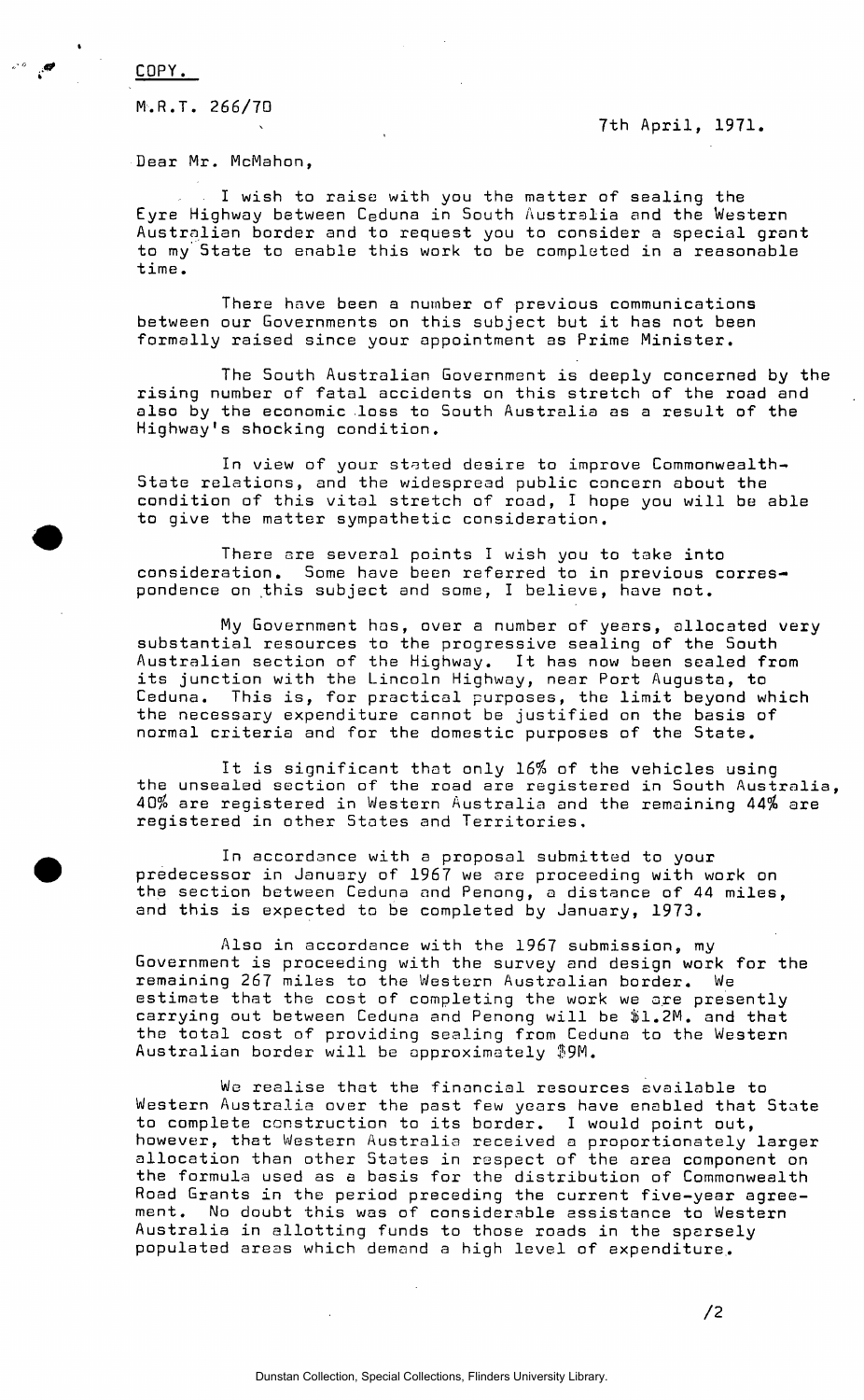In addition, we in South Australia are faced with a further difficulty in that the Eyre Highway is a proclaimed main road. We have, therefore, been precluded in the past from spending on it the so-called "40%" funds and we are currently restricted as far as Commonwealth Grants are concerned to funds allocated for Class One and Class Two roads.

I would remind you that in the current five year period South Australia is to receive only \$13.67M. in Commonwealth grants for roads in these classes and, viewed in relation to established needs, it is evident we are left with very little flexibility. To divert the funds necessary to achieve satisfactory progress on the Eyre Highway beyond Penong from other urgent rural works would create an intolerable situation.

Besides the general inadequacy of funds for essential roadworks, my difficulty in allocating sufficient money for the work required on the unsealed section of the Eyre Highway is intensified by the controls presently applying to expenditure of Commonwealth Grants and also to the inability to justify, by normally accepted criteria, diversion of funds from other urgent roadwork in more populous areas of the State.

I strongly believe that the bases on which expenditure on this section of the Highway can and should be justified are national in character, in the areas of national.prestige, defence and tourism. The benefits which would be obtained are of national significance.

I therefore ask you to consider a special grant, outside normal arrangements for the financing of roadworks, to allow us to go ahead with completion of this important project at a rate which will be acceptable in the national context.

I seek your acceptance of this and, following such acceptance in principle, suggest our respective Ministers confer forthwith to resolve details and arrangements for the acceleration of this project to ensure a continuity of work following completion of Ceduna to Penong section.

Yours sincerely,

PREMIER.

The Rt. Hon. William McMahon, M.P., Prime Minister, CANBERRA. A.C.T. 2600.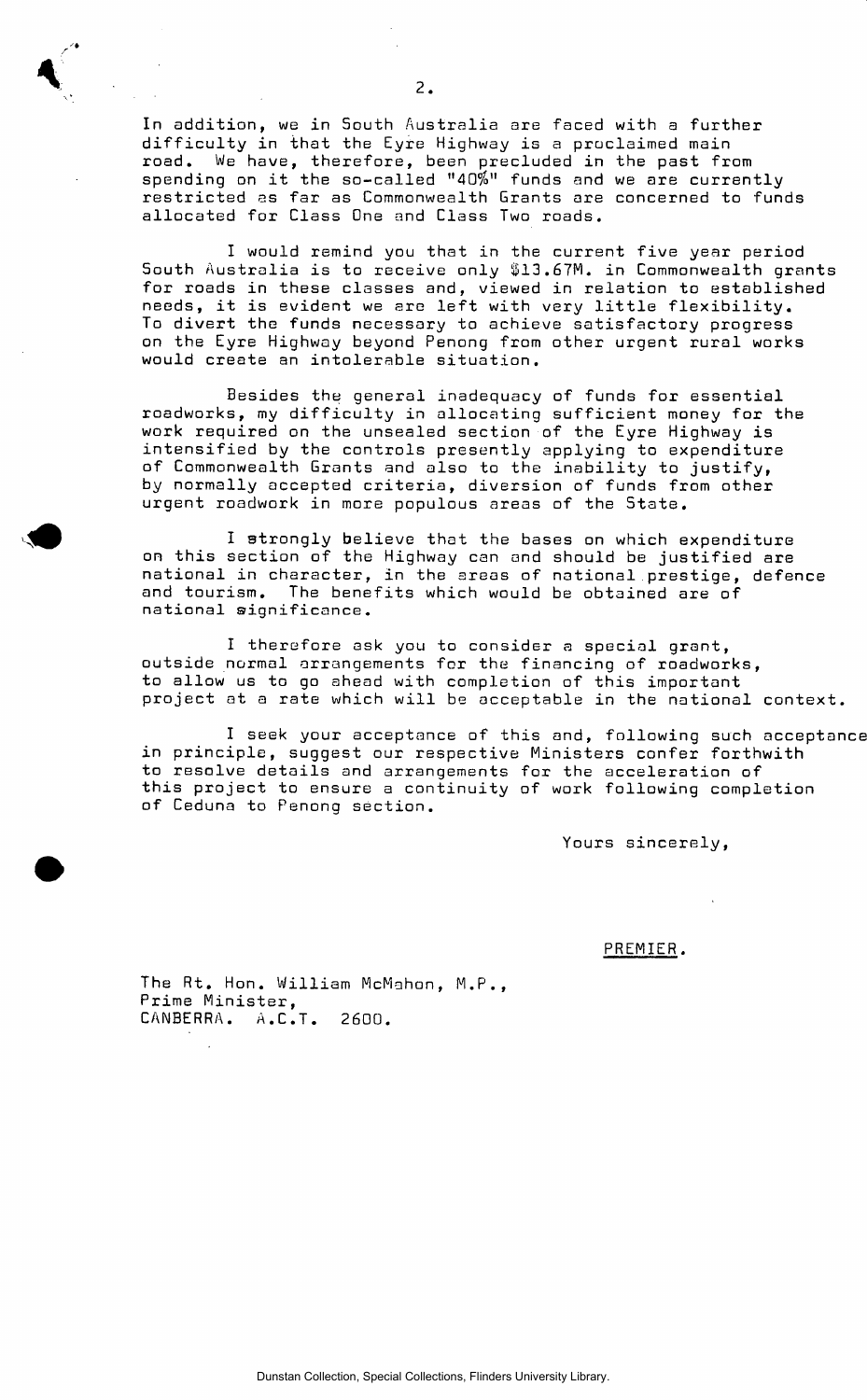PRESS STATEMENT: 8/5/71. Pr.D. 45/71. FROM: THE PREMIER (MR. DUNSTAN) SUBJECT: NEW APPROACH ON EYRE HIGHWAY SEALING. The Premier (Mr. Dunstan) has made a new approach to the Commonwealth Government for completion of the sealing of the Eyre Highway.

In a letter to the Prime Minister, Mr. McMahon, the Premier requested a special Commonwealth Grant to enable sealing to continue uninterrupted once work on the present section from Ceduna to Penong, now being undertaken by the State, was completed.

Mr. Dunstan noted that the question of sealing the Highway had not been raised since Mr. McMahon's appointment as Prime Minister.

"In view of your stated desire to improve Commonwealth - State relations and the widespread public concern about the condition of this vital stretch of road, I hope you will be able to give the project sympathetic consideration," he said. The Premier said the State Government was deeply concerned about the rising number of accidents on the unsealed section of the road and by the economic loss to the State as a result of the Highway's shocking condition.

The text of the Premier's letter: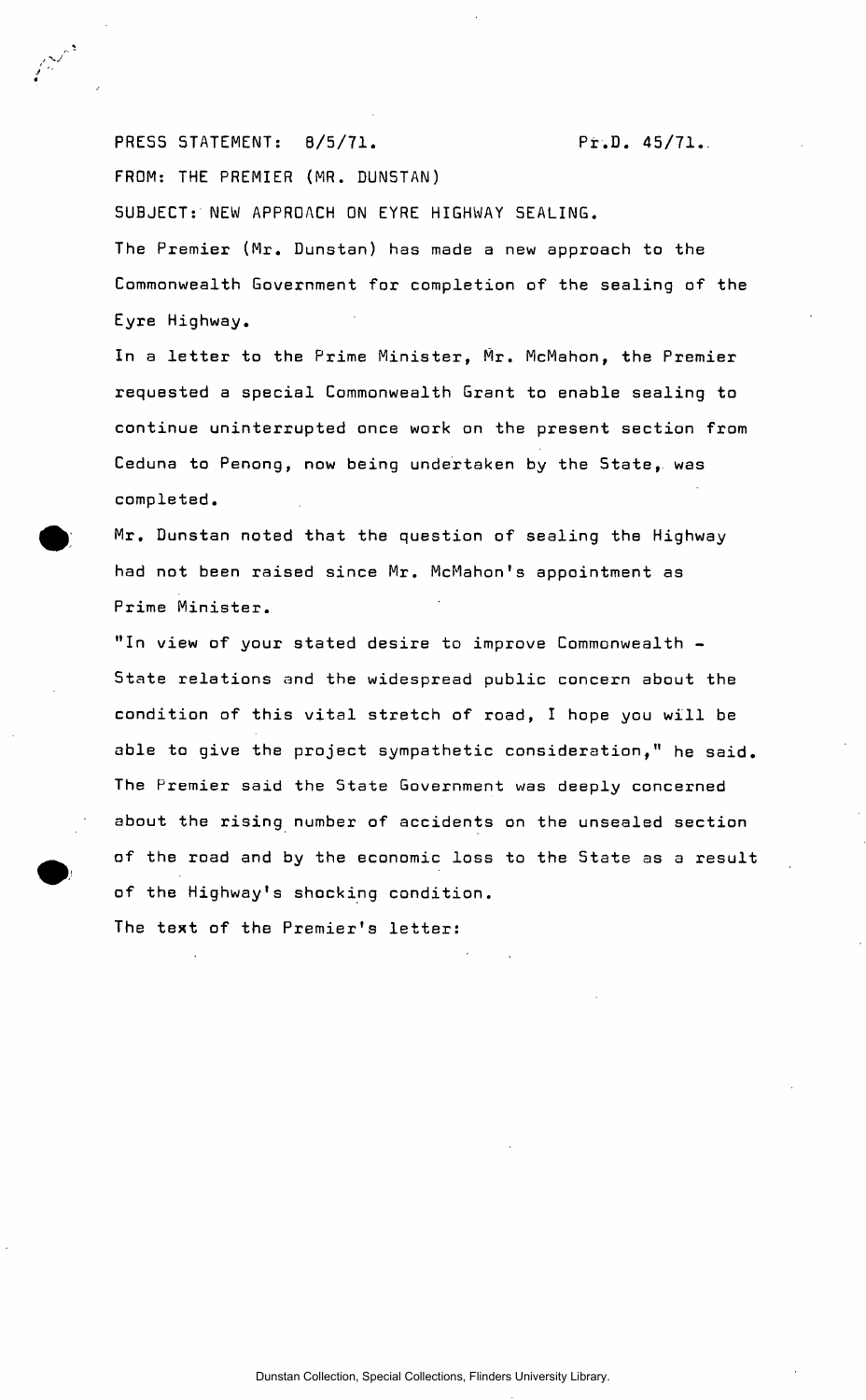COPY.

M.R.T. 266/TO

7th April, 1971.

Dear Mr. McMahon,

I wish to raise with you the matter of sealing the Eyre Highway between Ceduna in South Australia and the Western Australian border and to request you to consider a special grant to my State to enable this work to be completed in a reasonable time.

There have been a number of previous communications between our Governments on this subject but it has not been formally raised since your appointment as Prime Minister.

The South Australian Government is deeply concerned by the rising number of fatal accidents on this stretch of the road and also by the economic loss to South Australia as a result of the Highway's shocking condition.

In view of your stated desire to improve Commonwealth-State relations, and the widespread public concern about the condition of this vital stretch of road, I hope you will be able to give the matter sympathetic consideration.

There are several points I wish you to take into consideration. Some have been referred to in previous correspondence on this subject and some, I believe, have not.

My Government has, over a number of years, allocated very substantial resources to the progressive sealing of the South Australian section of the Highway. It has now been sealed from its junction with the Lincoln Highway, near Port Augusta, to Ceduna. This is, for practical purposes, the limit beyond which the necessary expenditure cannot be justified on the basis of normal criteria and for the domestic purposes of the State.

It is significant that only *16%* of the vehicles using the unsealed section of the road are registered in South Australia, 40% are registered in Western Australia and the remaining 44% are registered in other States and Territories.

In accordance with a proposal submitted to your predecessor in January of 1967 we are proceeding with work on the section between Ceduna and Penong, a distance of 44 miles, and this is expected to be completed by January, 1973.

Also in accordance with the 1967 submission, my Government is proceeding with the survey and design work for the remaining 267 miles to the Western Australian border. We estimate that the cost of completing the work we are presently carrying out between Ceduna and Penong will be \$1.2M. and that the total cost of providing sealing from Ceduna to the Western Australian border will be approximately \$9M.

We realise that the financial resources available to Western Australia over the past few years have enabled that State to complete construction to its border. I would point out, however, that Western Australia received a proportionately larger allocation than other States in respect of the area component on the formula used as a basis for the distribution of Commonwealth Road Grants in the period preceding the current five-year agreement. No doubt this was of considerable assistance to Western Australia in allotting funds to those roads in the sparsely populated areas which demand a high level of expenditure.